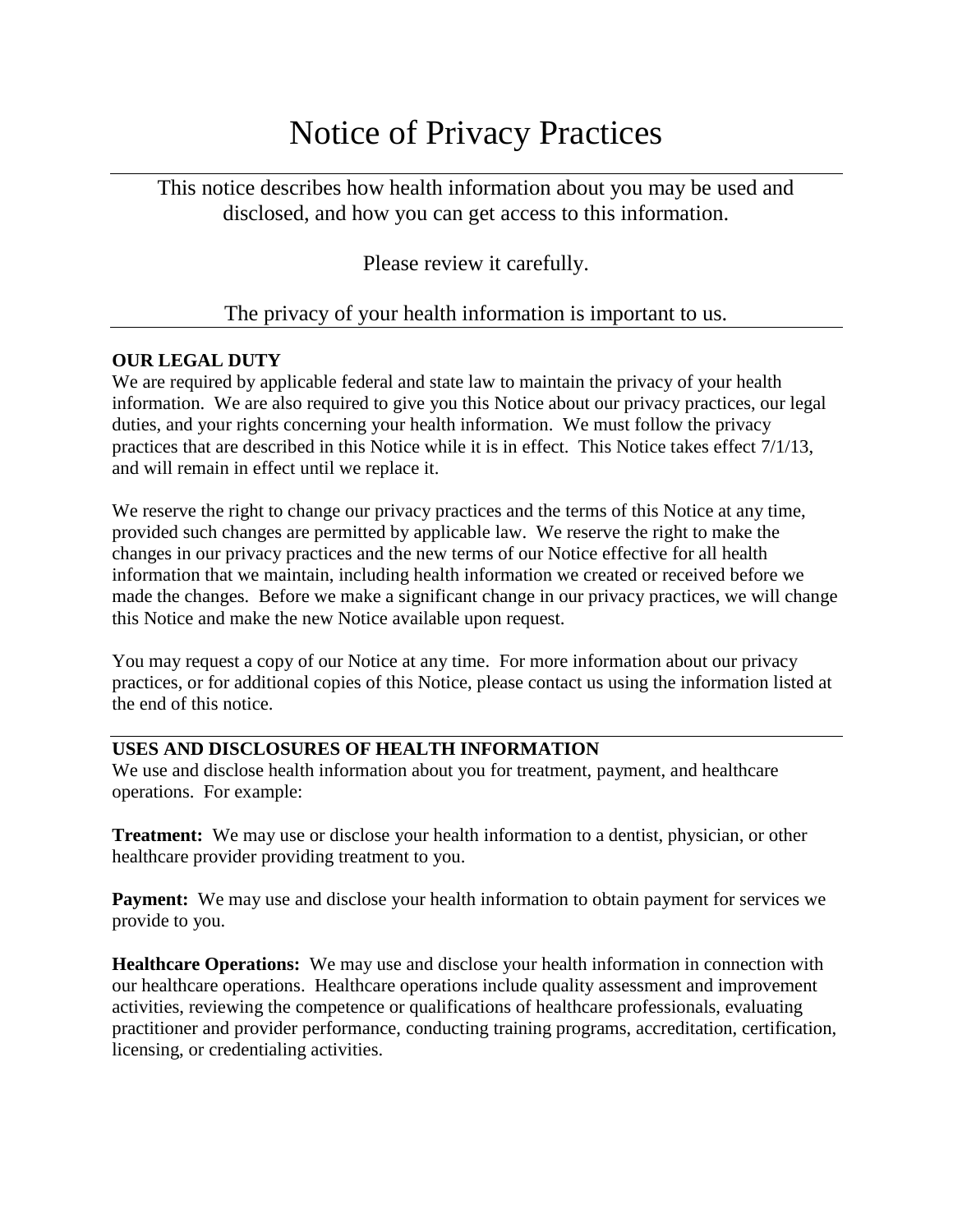**Your Authorization:** In addition to our use of your health information for treatment, payment, or healthcare operations, you may give us written authorization to use your health information or to disclose it to anyone for any purpose. If you give us an authorization, you may revoke it in writing at any time. Your revocation will not affect any use or disclosures permitted by your authorization while it was in effect. Unless you give us a written authorization, we cannot use or disclose your health information for any reason except those described in this Notice. By state law, your authorization is valid for 90 days.

**To Your Family and Friends:** We must disclose your health information to you, as described in the Patient Rights section of this Notice. We may disclose your health information to a family member, friend, or other person to the extent necessary to help you with your healthcare or with payment for your healthcare, but only if you agree that we may do so.

**Persons Involved In Care:** We may use or disclose health information to notify, or assist in the notification of (including identifying or locating) a family member, your personal representative or another person responsible for your care, of your location, your general condition, or death. If you are present, then prior to use or disclosure of your health information, we will provide you with an opportunity to object to such uses or disclosures. In the event of your incapacity or emergency circumstances, we will disclose health information based on a determination using our professional judgment, disclosing only health information that is directly relevant to the person's involvement in your healthcare. We will also use our professional judgment and our experience with common practice to make reasonable inferences of your best interest in allowing a person to pick up filled prescriptions, medical supplies, x-rays, or other similar forms of health information.

**Marketing Health-Related Services:** We will not use your health information for marketing communications without your written authorization.

**Required By Law:** We may disclose your health information when we are required to do so by law.

**Abuse or Neglect:** We may disclose your health information to appropriate authorities if we reasonably believe that you are a possible victim of abuse, neglect, or domestic violence or the possible victim of other crimes. We may disclose your health information to the extent necessary to avert a serious threat to your health or safety or the health or safety of others.

**National Security:** We may disclose to military authorities the health information of Armed Forces personnel under certain circumstances. We may disclose to authorized federal officials health information required for lawful intelligence, counterintelligence, and other national security activities. We may disclose to correctional institution or law enforcement official having lawful custody of protected health information of inmate or patient under certain circumstances.

**Appointment Reminders:** We may use or disclose your health information to provide you with appointment reminders (such as voicemail messages, postcards, or letters).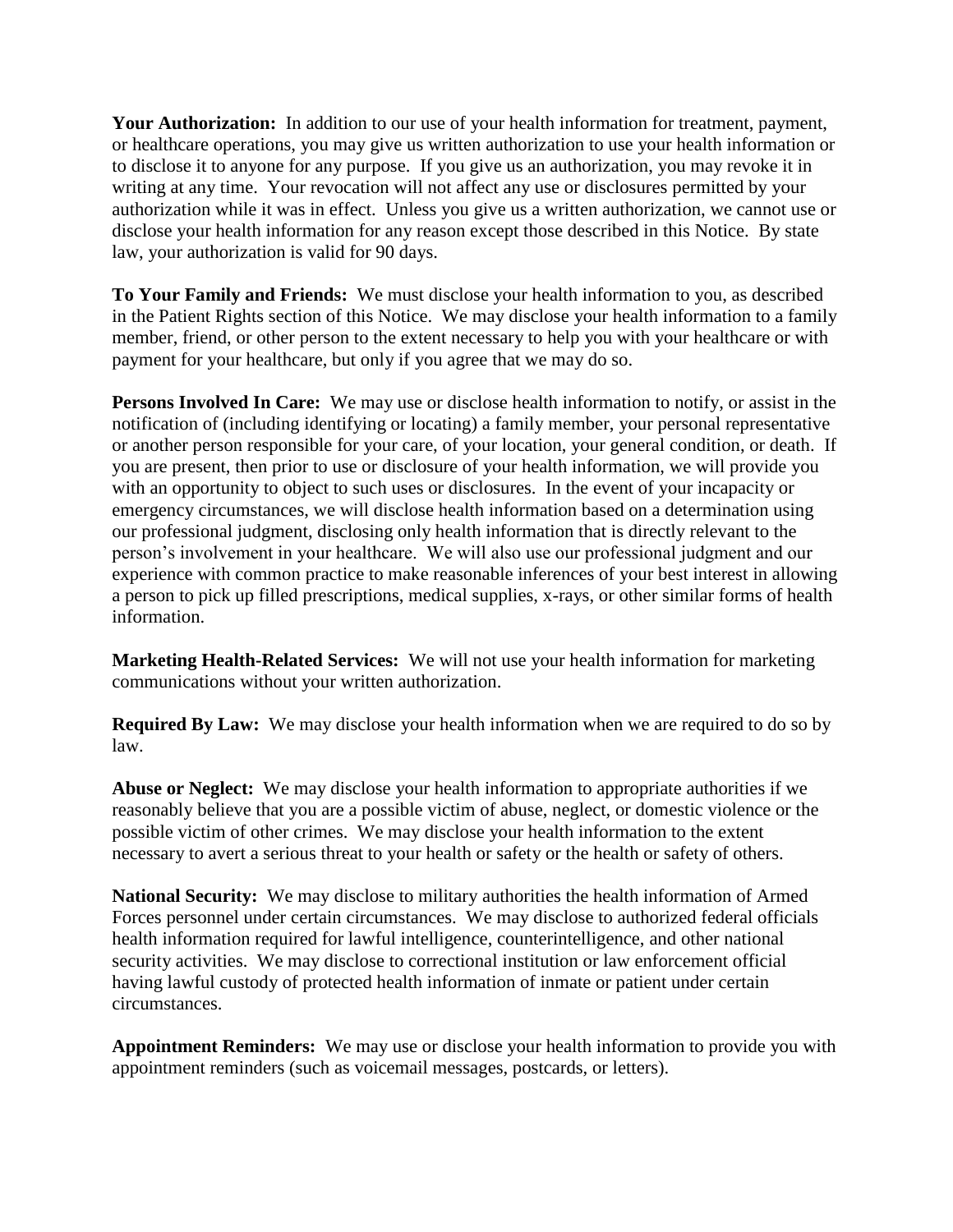#### **PATIENT RIGHTS**

**Access:** You have the right to look at or get copies of your health information, with limited exceptions. You may request that we provide copies in a format other than photocopies. We will use the format you request unless we cannot practicably do so. You must make a request in writing to obtain access to your health information. You may obtain a form to request access by using the contact information listed at the end of this Notice. We will charge you a reasonable cost-based fee for expenses such as copies and staff time. You may also request access by sending us a letter to the address at the end of this Notice. If you request copies, we may charge you \$0.83 for each page up to thirty (30) and \$0.63 for each page after thirty, a \$19 administrative fee to locate and copy your health information, and postage if you want the copies mailed to you. Radiographs (x-rays) will be duplicated at a reasonable fee. If you request an alternative format, we will charge a cost-based fee for providing your health information in that format. If you prefer, we will prepare a summary or an explanation of your health information for a fee. Contact us using the information listed at the end of this Notice for a full explanation of our fee structure.

**Disclosure Accounting:** You have the right to receive a list of instances in which we or our business associates disclosed your health information for purposes, other than treatment, payment, healthcare operations, and certain other activities, for the last 6 years, but not before April 14, 2003. If you request this accounting more than once in a 12-month period, we may charge you a reasonable cost-based fee for responding to these additional requests.

**Restriction:** You have the right to request that we place additional restrictions on our use or disclosure of your health information. We are not required to agree to these additional restrictions, but if we do, we will abide by our agreement (except in an emergency).

**Alternative Communication:** You have the right to request that we communicate with you about your health information by alternative means or to alternative locations. You must make your request in writing. Your request must specify the alternative means or location, and provide satisfactory explanation how payments will be handled under the alternative means or location you request.

**Amendment:** You have the right to request that we amend your health information. Your request must be in writing, and it must explain why the information should be amended. We may deny your request under certain circumstances.

**Electronic Notice:** If you receive this Notice on a Web site or by electronic mail (e-mail), you are entitled to receive this Notice in written form.